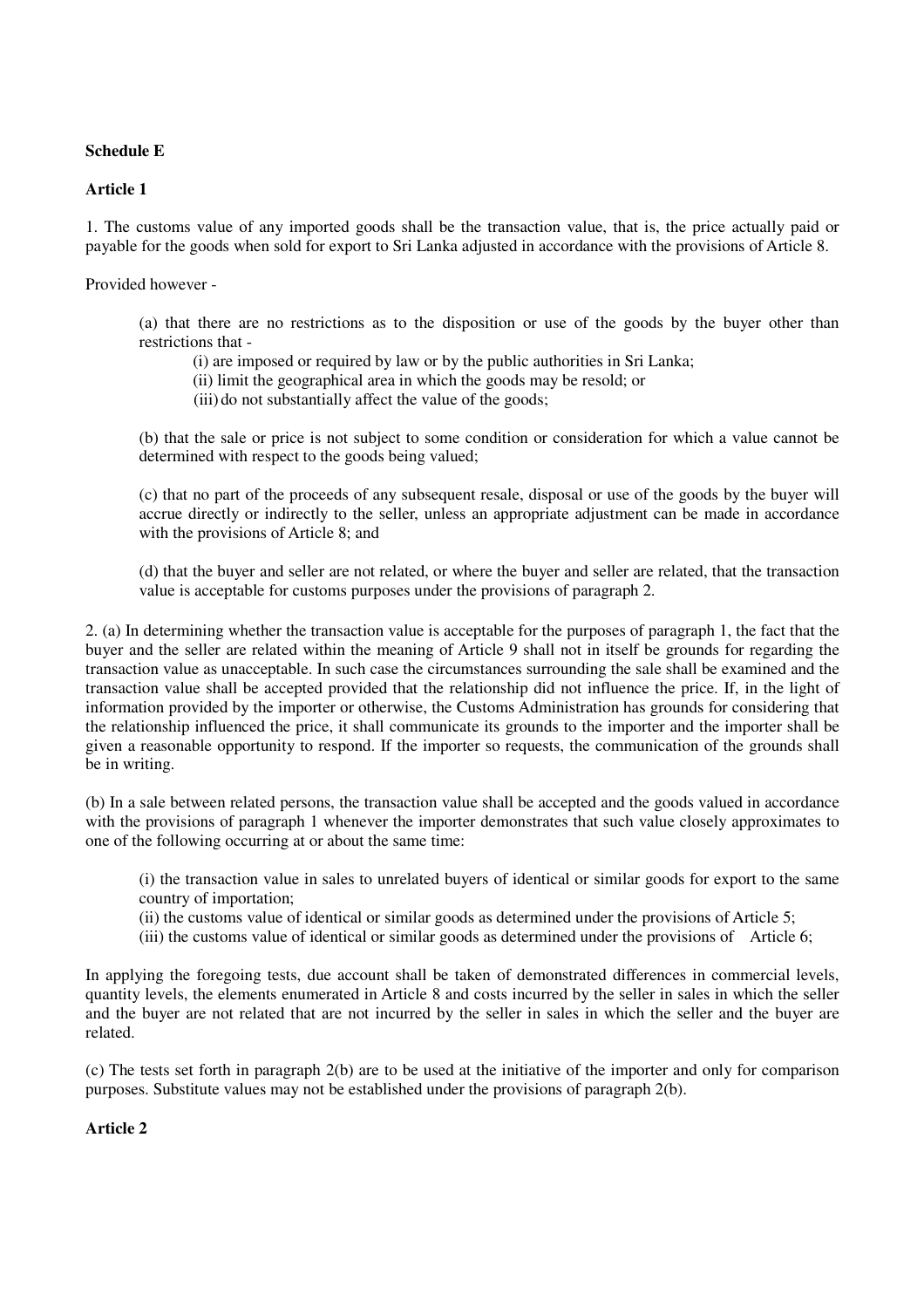1. (a) If the Customs value of the imported goods cannot be determined under the provisions of Article 1, the Customs value shall be the transaction value of identical goods sold for export to Sri Lanka and exported at or about the same time as the goods being valued.

(b) In applying this Article, the transaction value of identical goods in a sale at the same commercial level and in substantially the same quantity as the goods being valued shall be used to determine the Customs value. Where no such sale is found, the transaction value of identical goods sold at a different commercial level and in different quantity or either of them, adjusted to take account of differences attributable to commercial level and to quantity or either of them, shall be used, provided that such adjustments can be made on the basis of demonstrated evidence which clearly establishes the reasonableness and accuracy of the adjustment, whether the adjustment leads to an increase or a decrease in the value.

2. Where the costs and charges referred to in paragraph 2 of Article 8 are included in the transaction value, an adjustment shall be made to take account of significant differences in such costs and charges between the imported goods and the identical goods in question arising from differences in distances and modes of transport.

3. If in applying this Article, more than one transaction value of identical goods is found, the lowest such value shall be used to determine the customs value of the imported goods.

# **Article 3**

1. (a) If the Customs value of the imported goods cannot be determined under the provisions of Articles 1 and 2, the customs value shall be the transaction value of similar goods sold for export to Sri Lanka and exported at or about the same time as the goods being valued.

(b) In applying this Article, the transaction value of similar goods in a sale at the same commercial level and in substantially the same quantity as the goods being valued shall be used to determine the customs value. Where no such sale is found, the transaction value of similar goods sold at a different commercial level and in different quantities or either of them, adjusted to take account of differences attributable to commercial level and to quantityr or either of them, shall be used, provided that such adjustments can be made on the basis of demonstrated evidence which clearly establishes the reasonableness and accuracy of the adjustment, whether the adjustment leads to an increase or a decrease in the value.

2. Where the costs and charges referred to in paragraph 2 of Article 8 are included in the transaction value, an adjustment shall be made to take account of significant differences in such costs and charges between the imported goods and the similar goods in question arising from differences in distances and modes of transport.

3. If in applying this Article, more than one transaction value of similar goods is found, the lowest such value shall be used to determine the customs value of the imported goods.

### **Article 4**

If the customs value of the imported goods cannot be determined under the provisions of Articles 1, 2 and 3, the Customs value shall be determined under the provisions of Article 5 or, when the customs value cannot be determined under that Article, under the provisions of Article 6 except that, at the request of the importer, the order of application of Articles 5 and 6 shall be reversed.

### **Article 5**

1. (a) If the imported goods or identical or similar imported goods are sold in Sri Lanka in the condition as imported, the Customs value of the imported goods under the provisions of this Article shall be based on the unit price at which the imported goods or identical or similar imported goods are so sold in the greatest aggregate quantity, at or about the time of the importation of the goods being valued, to persons who are not related to the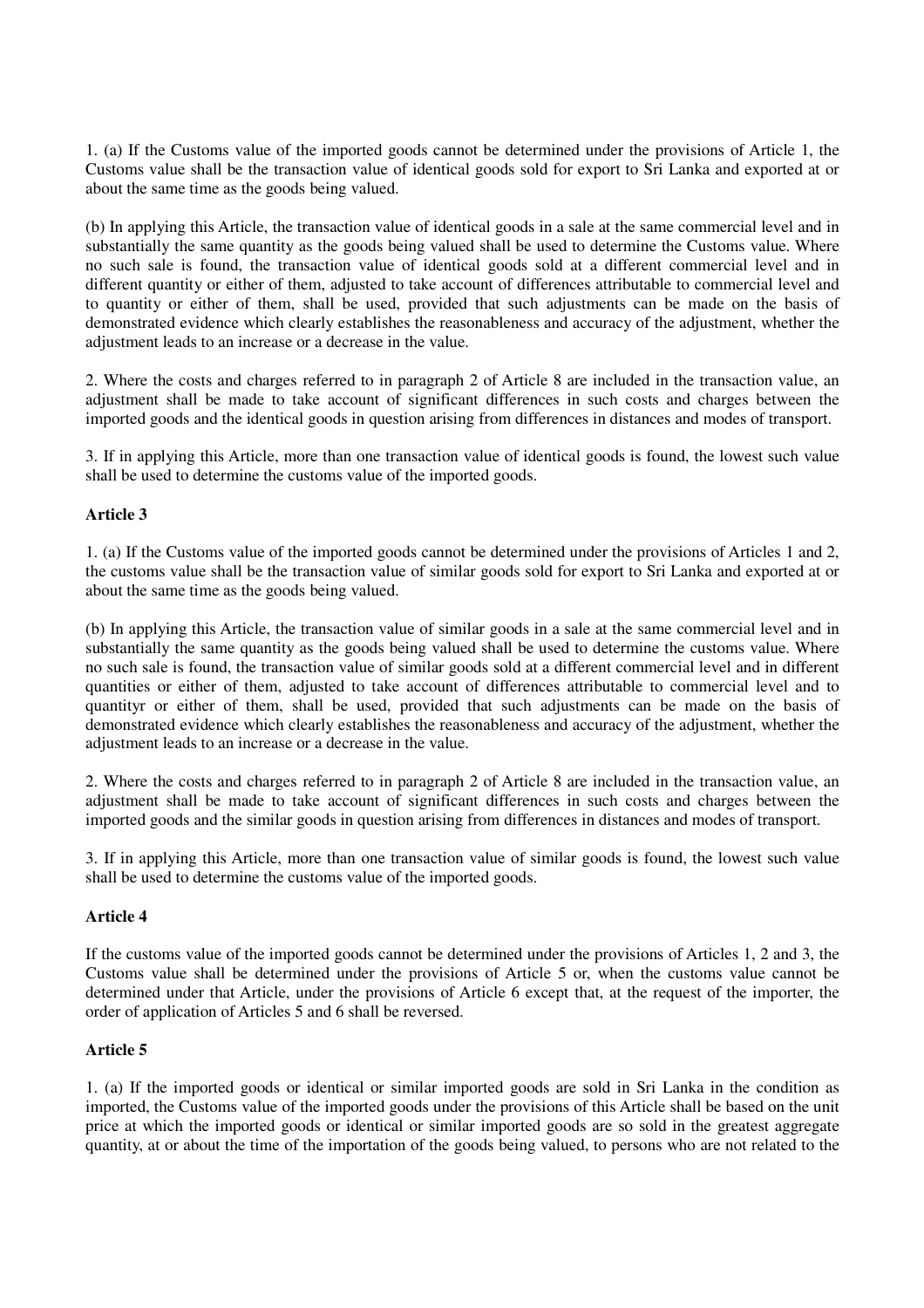persons from whom they buy such goods, subject to deductions for the following:

(i) either the commissions usually paid or agreed to be paid or the additions usually made for profit and general expenses in connection with sales in Sri Lanka of imported goods of the same class or kind; (ii) the usual costs of transport and insurance and associated costs incurred within Sri Lanka;

(iii) where appropriate, the costs and charges referred to in paragraph 2 of Article 8; and

(iv) the customs duties and other national taxes payable in Sri Lanka by reason of the importation or sale of the goods.

(b) If neither the imported goods nor identical nor similar imported goods are sold at or about the time of importation of the goods being valued, the customs value shall, subject otherwise to the provisions of paragraph 1(a), be based on the unit price at which the imported goods or identical or similar imported goods are sold in Sri Lanka in the condition as imported at the earliest date after the importation of the goods being valued but before the expiration of 90 days after such importation.

2. If neither the imported goods nor identical nor similar imported goods are sold in the country of importation in the condition as imported, then, if the importer so requests, the customs value shall be based on the unit price at which the imported goods, after further processing, are sold in the greatest aggregate quantity to persons in Sri Lanka who are not related to the persons from whom they buy such goods, due allowance being made for the value added by such processing and the deductions provided for in paragraph 1(a).

### **Article 6**

1. The customs value of imported goods under the provisions of this Article shall be based on a computed value. Computed value shall consist of the sum of:

(a) the cost or value of materials and fabrication or other processing employed in producing the imported goods;

(b) an amount for profit and general expenses equal to that usually reflected in sales of goods of the same class or kind as the goods being valued which are made by producers in the country of exportation for export to Sri Lanka ;

(c) the cost or value of all other expenses incurred as set out in paragraph 2 of Article 8.

2. The Director General of Customs may not require or compel any person not resident in its own territory to produce for examination, or to allow access to, any account or other record for the purposes of determining a computed value. However, information supplied by the producer of the goods for the purposes of determining the customs value under the provisions of this Article may be verified in another country by the Director Genral of Customs with the agreement of the producer and provided sufficient advance notice is given to the Government of the country in question and the latter does not object to the investigation.

### **Article 7**

1. If the Customs value of the imported goods cannot be determined under the provisions of Articles 1 through 6 both inclusive, the Customs value shall be determined using reasonable means consistent with the principles and general provisions of the agreement of the implementation of Article VII of the General Agreement on Tarrifs and Trade 1994 and on the basis of data available in the country of importation.

2. No customs value shall be determined under the provisions of this Article on the basis of:

(a) the selling price in Sri Lanka of goods produced in Sri Lanka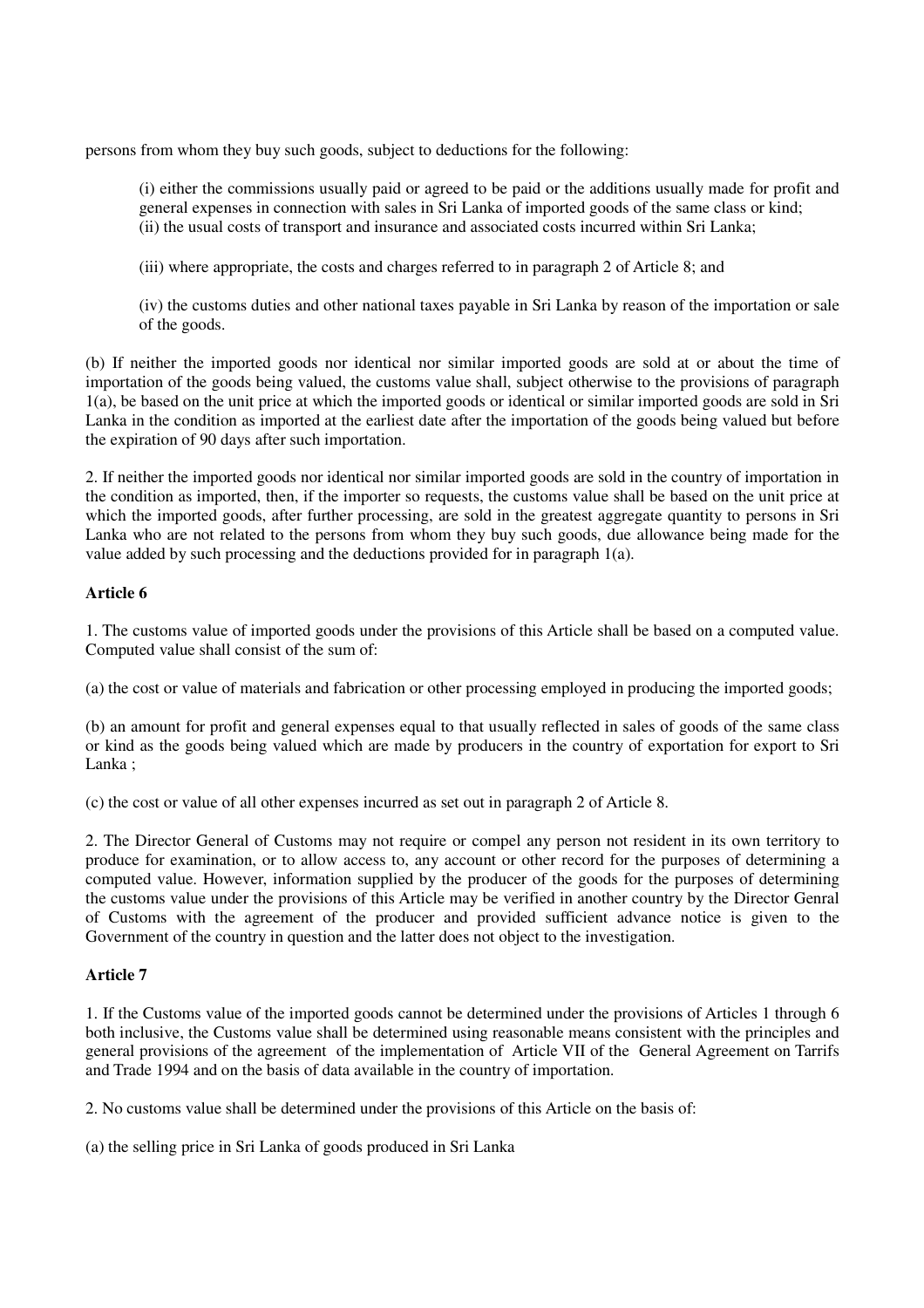(b) a system which provides for the acceptance for Customs purposes of the higher of two alternative values;

(c) the price of goods on the domestic market of the country of exportation;

(d) the cost of production other than computed values which have been determined for identical or similar goods in accordance with the provisions of Article 6;

(e) the price of the goods for export to a country other than Sri Lanka;

(f) minimum customs values; or

(g) arbitrary or fictitious values.

3. If the importer so requests, the importer shall be informed in writing of the customs value determined under the provisions of this Article and the method used to determine such value.

### **Article 8**

1. In determining the customs value under the provisions of Article 1, there shall be added to the price actually paid or payable for the imported goods:

(a) the following, to the extent that they are incurred by the buyer but are not included in the price actually paid or payable for the goods:

(i) commissions and brokerage, except buying commissions;

(ii) the cost of containers which are treated as being one for Customs purposes with the goods in question;

(iii) the cost of packing whether for labour or materials;

(b) the value, apportioned as appropriate, of the following goods and services where supplied directly or indirectly by the buyer free of charge or at reduced cost for use in connection with the production and sale for export of the imported goods, to the extent that such value has not been included in the price actually paid or payable:

(i) materials, components, parts and similar items incorporated in the imported goods;

(ii) tools, dies, moulds and similar items used in the production of the imported goods;

(iii) materials consumed in the production of the imported goods;

(iv) engineering, development, artwork, design work, and plans and sketches undertaken elsewhere than in the country of importation and necessary for the production of the imported goods;

(c) royalties and licence fees related to the goods being valued that the buyer must pay, either directly or indirectly, as a condition of sale of the goods being valued, to the extent that such royalties and fees are not included in the price actually paid or payable;

(d) the value of any part of the proceeds of any subsequent resale, disposal or use of the imported goods that accrues directly or indirectly to the seller.

(e) the following costs,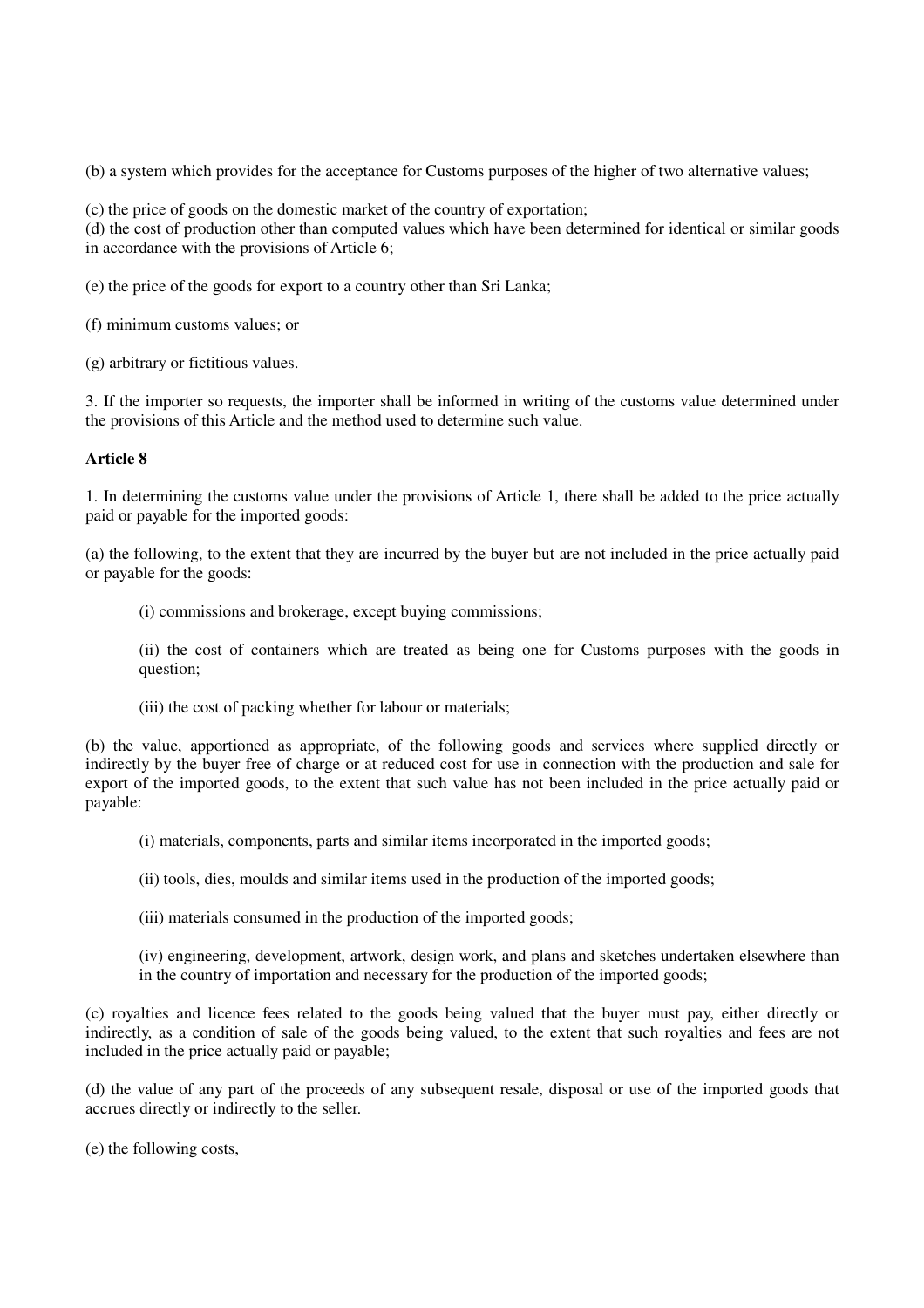- (i) the cost of transport of the imported goods to the port or place of importation;
- (ii) loading, unloading and handling charges associated with the transport of the imported goods to the port or place of importation; and
- (iii) the cost of insurance.

2. Additions to the price actually paid or payable shall be made under this Article only on the basis of objective and quantifiable data.

3. No additions shall be made to the price actually paid or payable in determining the customs value except as provided in this Article.

### **Article 9**

In this Schedule unless the context otherwise requir -

"Customs value of imported goods" means the value of goods for the purposes of levying ad valorem duties of customs on imported goods;

" Sri Lanka" includes the Customs territory of Sri Lanka ;

"Produced" includes grown, manufactured and mined.

 "Identical goods" means goods which are the same in all respects, including physical characteristics, quality and reputation. Minor differences in appearance would not preclude goods otherwise conforming to the definition from being regarded as identical;

"Similar goods" means goods which, although not alike in all respects, have like characteristics and like component materials which enable them to perform the same functions and to be commercially interchangeable. The quality of the goods, their reputation and the existence of a trademark are among the factors to be considered in determining whether goods are similar;

The terms "identical goods" and "similar goods" do not include, as the case may be, goods which incorporate or reflect engineering, development, artwork, design work, and plans and sketches for which no adjustment has been made under paragraph 1(b)(iv) of Article 8 because such elements were undertaken in the country of importation;

Goods shall not be regarded as "identical goods" or "similar goods" unless they were produced in the same country as the goods being valued;

Goods produced by a different person shall be taken into account only when there are no identical goods or similar goods, as the case may be, produced by the same person as the goods being valued.

"Goods of the same class or kind" means goods which fall within a group or range of goods produced by a particular industry or industry sector, and includes identical or similar goods.

4. For the purposes of this Agreement, persons shall be deemed to be related only if:

- (a) they are officers or directors of one another's businesses;
- (b) they are legally recognized partners in business;